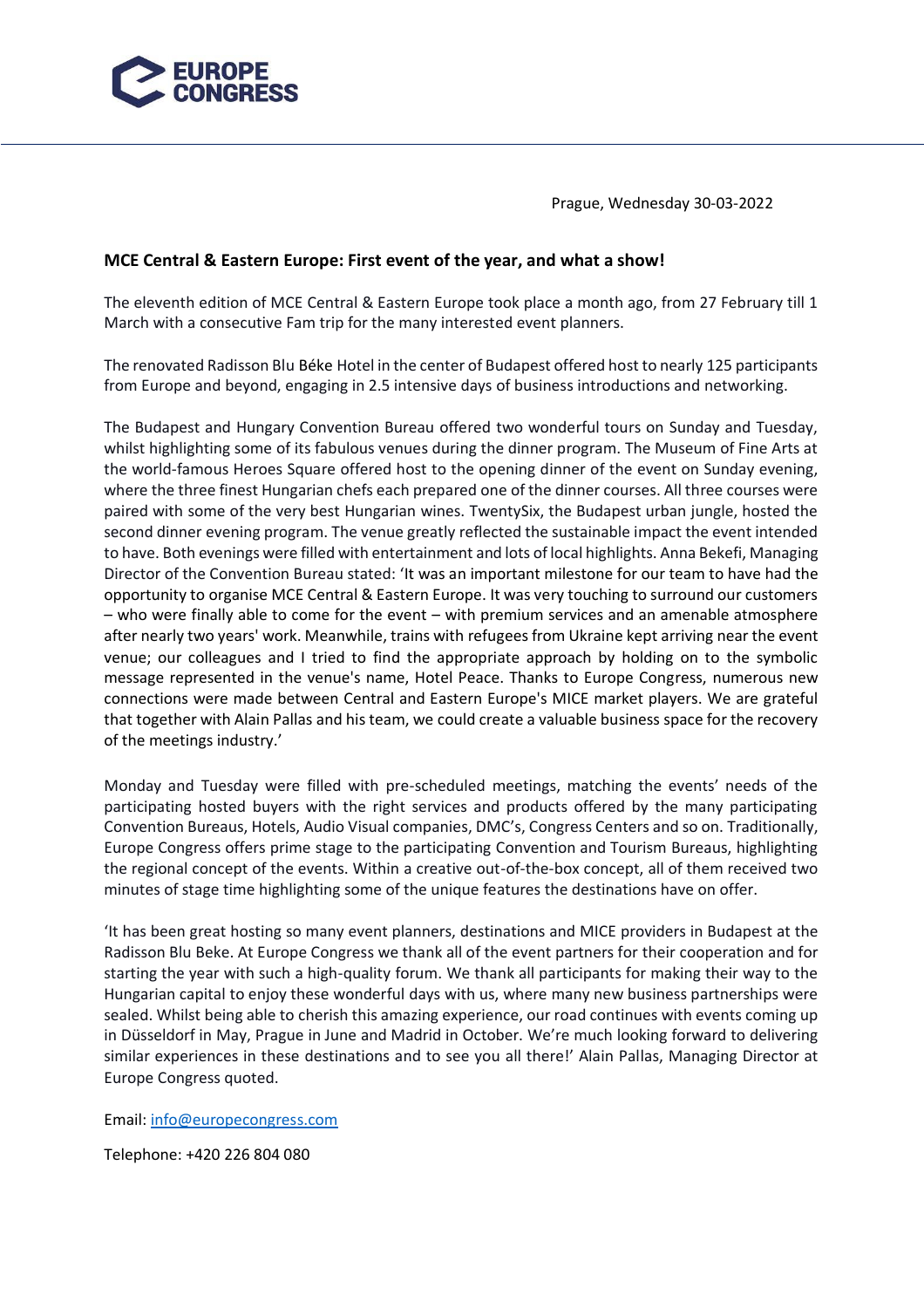

## **MCE Central & Eastern Europe 2022, Fact Sheet**

**Dates & Destination:** 27, 28 February and 1 March 2022, Budapest, Hungary

## **Key Benefits:**

- $\checkmark$  2,5 days MICE one-stop-shop B2B forum
- $\checkmark$  High-quality event venue: Radisson Blu Béke
- $\checkmark$  By EC scheduled 30 to 35 match-made one-to-one meetings
- $\checkmark$  60 qualified event planners meet with 50 convention bureaus and MICE providers
- $\checkmark$  Boutique event format to maximize connections
- $\checkmark$  Total maximum of 120-140 persons remain together throughout the entire event
- $\checkmark$  Program Convention bureaus unique format promotional sessions
- $\checkmark$  Networking sessions during coffee breaks, luncheons, reception, dinner evenings
- $\checkmark$  Safe and healthy protocols assuring security and comfort for all participants
- $\checkmark$  The most flexible participation terms and conditions on the market

#### **Agenda and Program[: europecongress.com](http://www.europecongress.com/)**

### **Organizer:**

**Europe Congress** Na Pankraci 14 140 00 Prague Czech Republic **Media Contacts:** Ružica Eterović **+420 226 804 085**

[media@europecongress.com](mailto:media@europecongress.com)

**Event Movie:** <https://youtu.be/9qZXMP1byus>

#### **Event Feedback:**

#### **Mirjana Resner (Croatian National Tourist Board - Convention Bureau)**

Congratulation for excellent event with high quality buyers, creative networking opportunities and entertainment program!

#### **Éva Braun-Krajcsy (Danubius Hotels)**

Great event with super meetings, actual enquiries and not just general interest in the destination. It was our absolute pleasure that Radisson was the location of the event.

#### **Laura Nagy (Kempinski Hotel Corvinus Budapest)**

Perfect organisation, well manageable number of attendees, very high quality of the B2B meetings and ideal networking opportunities with the nice mixture of formal and informal programs. Courteous and very helpful staff.

#### **Made Pandis-Raie (Visit Tallinn Convention Bureau)**

The idea and execution of the event were excellent. Budapest as a destination was very interesting and hospitable, buyers were well chosen – overall the event exceeded our expectations. We will definitely attend again and recommend it to others!

#### **Pandora Rodrigues (AP Hotels & Resorts)**

Perfectly organized event starting from the first communication to excellent networking activities, meetings and dinners! Top selection of buyers who had a lot of potential and showed themself interested in finding new venues for their events.